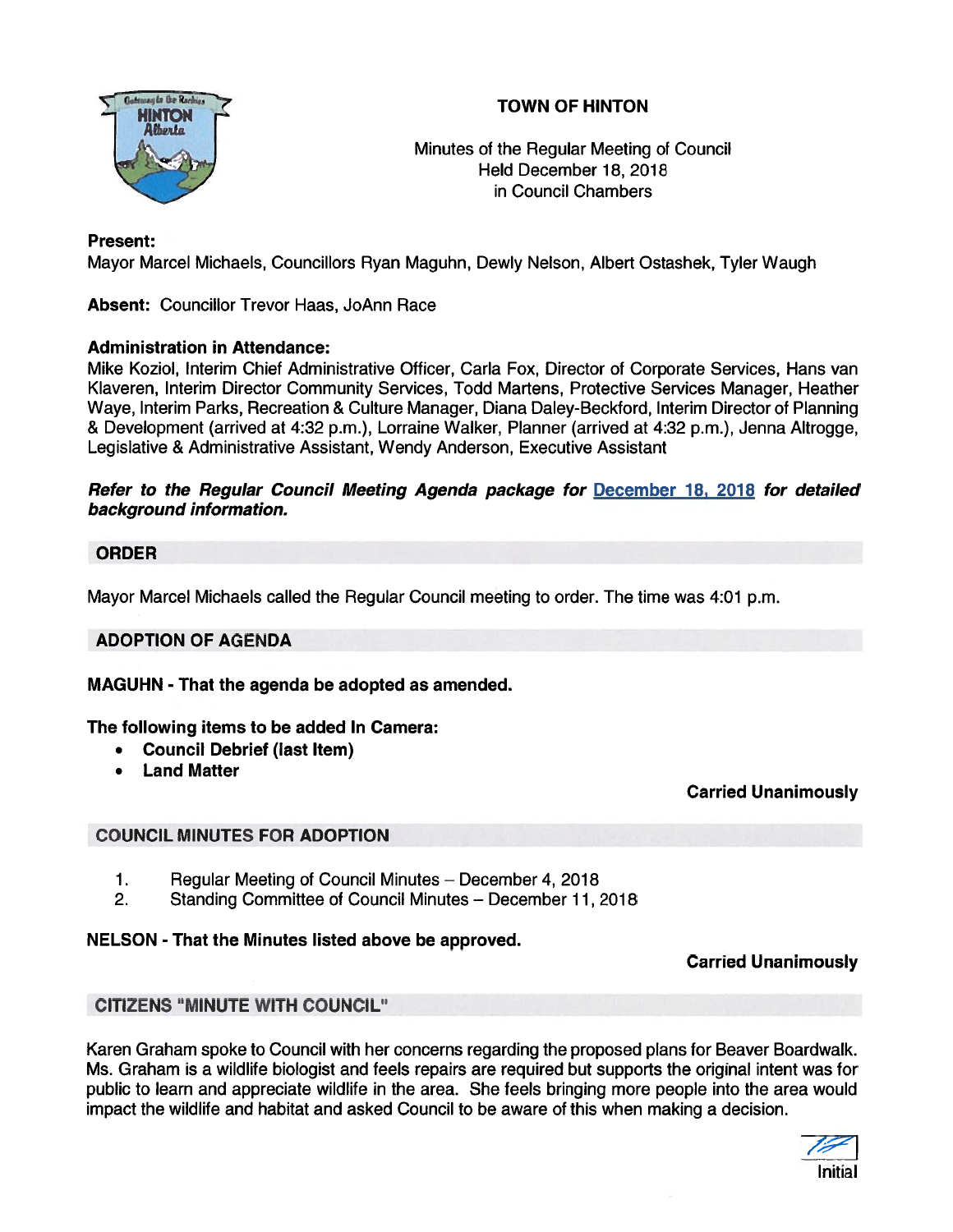### DELEGATIONS AND PRESENTATIONS

#### Proposed Maxwell Lake Boardwalk Upgrade and Enhancement Concerns

Maureen Harper and Bill Heir provided Council with <sup>a</sup> presentation on their concerns regarding the propose<sup>d</sup> Maxwell Lake Boardwalk Upgrade. Information was provided in the December 18, <sup>2018</sup> Regular Council Agenda package.

### ACTION ITEMS

### 1. 2019 Interim Operating Budget and 2019 Capital Budget

NELSON - That Council adopts <sup>a</sup> <sup>2019</sup> Interim Operating Budget based on the <sup>2018</sup> Budget estimate of \$33,968,521 until the final 2019 Operating Budget is adopted.

Carried Unanimously

OSTASHEK - That Council adopts the <sup>2019</sup> Capital Budget of \$7,745,331 as presented in Attachment #7.

Carried Unanimously

#### INFORMATION ITEMS

1. Council Information Packages #1 and #2 for December 18, 2018

### NELSON - That Council Information Packages #1 and #2 for December 18, <sup>2018</sup> be accepted for information.

Carried Unanimously

## REPORTS FROM MAYOR, COUNCIL, CHIEF ADMINISTRATIVE OFFICER

1. Council Updates (Training, Conferences, Committees, Community Events)

Councillors reported on the various committees, meetings, and activities they attended since the last Regular Council meeting and what they <sup>p</sup>lan on attending in the coming weeks.

Mayor Michaels handed the chair over to Acting Deputy Mayor Maguhn. The time was 4:33 p.m.

MICHAELS - Direct Administration to partner with the Chamber of Commerce for <sup>a</sup> beer and blue jeans to be hosted at our Town Hall in 2019. Additionally, will also include <sup>a</sup> maximum \$400 budget from the General Governance fund.

Carried Unanimously

Mayor Michaels assumed the chair at 4:35 p.m.

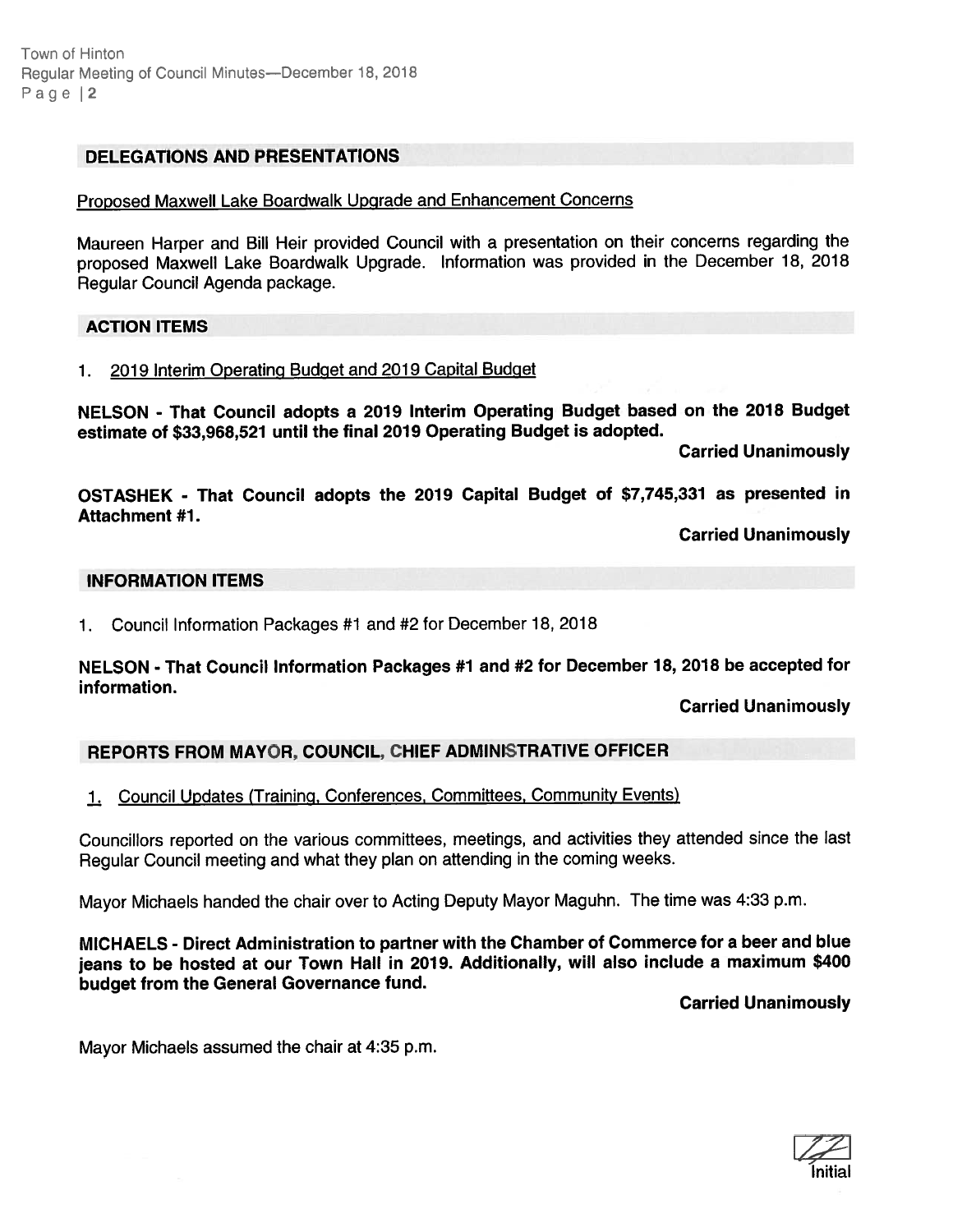Town of Hinton Regular Meeting of Council Minutes—December 18, 2018 Page 3

#### 2. Interim Chief Administrative Officer Report

Mike Koziol, Interim Chief Administrative Officer, provided an update on administrative matters.

#### 3. Administrative Inquiries

Councillor Race emailed the following Administrative Inquiry (see Attachment #1):

I would like Administration to provide <sup>a</sup> repor<sup>t</sup> on the timber retaining wall located at the southwest quadrant of the intersection of Switzer Drive and Robb Road. What are the options to improve the aesthetics of that wall?

My reason for this inquiry is <sup>a</sup> citizen has asked if we could provide some beautification to this area. I would like to know if beautification grants are available to assist us with funding if the project is feasible. I would like this to be <sup>a</sup> community project with an opportunity for citizens to make recommendations on how we can beautify the wall.

#### NOTICES OF MOTION

Council did not presen<sup>t</sup> any Notices of Motion.

#### IN CAMERA

NELSON - That the Regular Meeting of Council move In Camera.

Carried Unanimously

The time was 4:39 p.m. C. Fox left the meeting.

OSTASHEK - That the Regular Meeting of Council move out of In Camera.

Carried Unanimously

The time was 6:06 p.m.

NELSON - That Douglas Heine be appointed to the Community Engagement & Advisory Committee for <sup>a</sup> two-year term to the 2020 Organizational Meeting of Council.

Carried Unanimously

OSTASHEK - That James McClelland be appointed to the Subdivision and Development Appeal Board for <sup>a</sup> two-year term to the 2020 Organizational Meeting.

Carried Unanimously

NELSON - That Council direct Administration to provide <sup>a</sup> repor<sup>t</sup> on addressing the major risks associated with the developer as per In Camera conversations.

Carried Unanimously

MAGUHN - That the Regular Meeting of Council move In Camera.

### Carried Unanimously

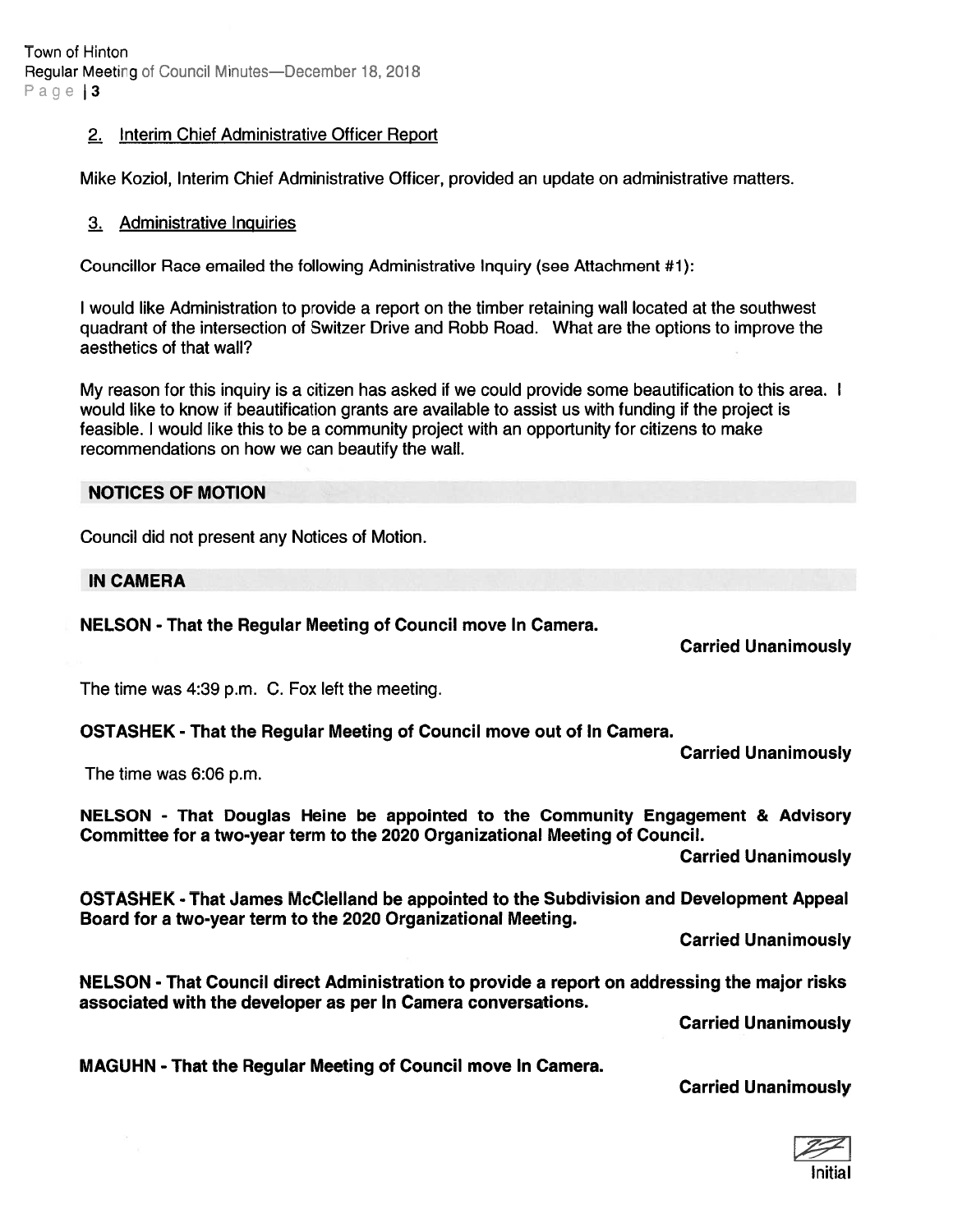Town of Hinton Regular Meeting of Council Minutes—December 18, 2018 Page | 4

> The time was 6:11 p.m. H. van Klaveren, H. Waye, L. Walker, D. Daley-Beckford, T. Martens, J. Altrogge and W. Anderson left the meeting.

#### NELSON - That the Regular Meeting of Council move out of In Camera.

Carried Unanimously

Carried Unanimously

The time was 6:25 p.m.

### ADJOURNMENT

## WAUGH - That the Regular Meeting of Council adjourn.

The time was 6:25 p.m.

Mayor

Director of Corporate Services